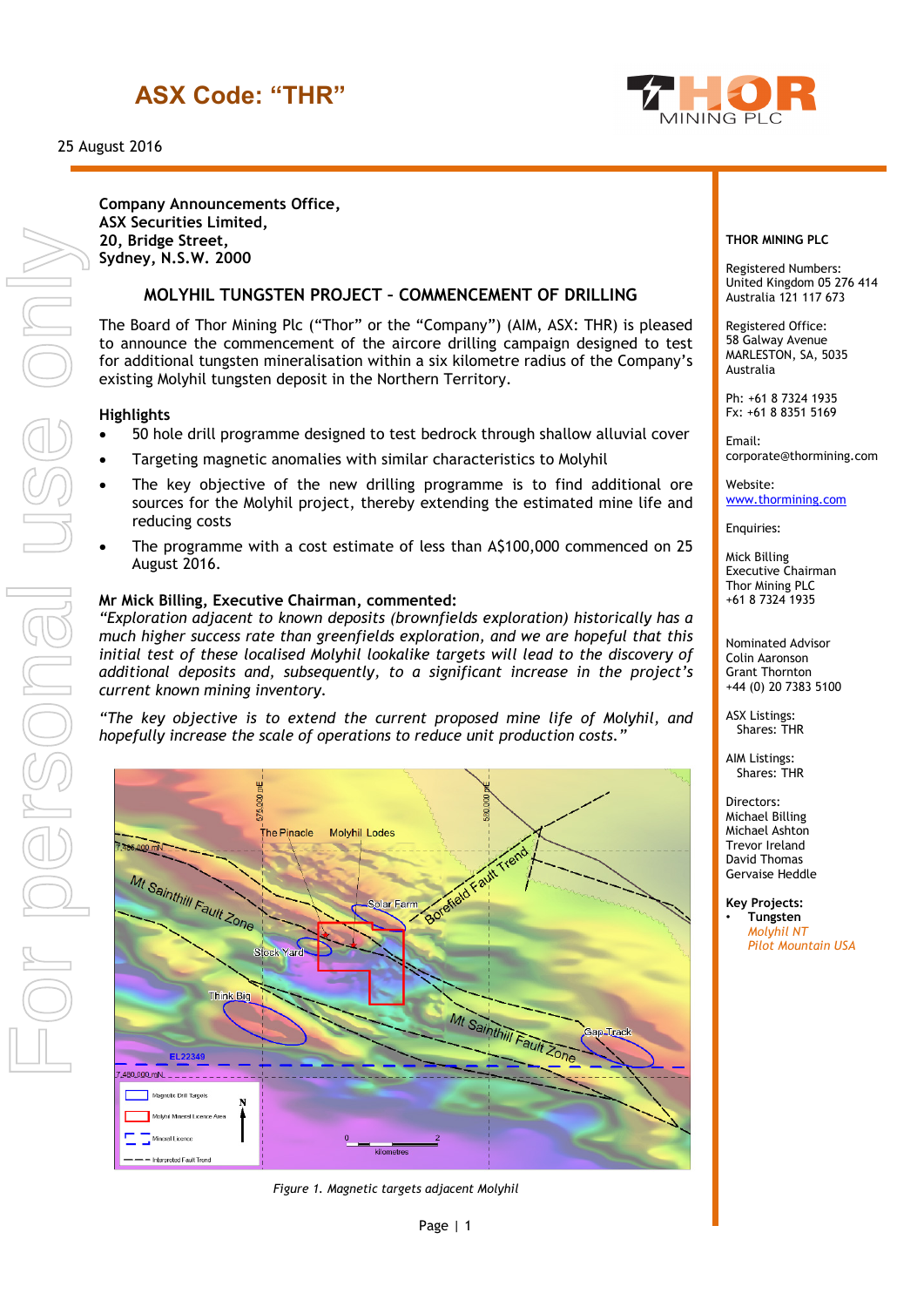## **ASX Code: "THR"**

25 August 2016



For further information, please contact:

**THOR MINING PLC**

Mick Billing Executive Chairman +61 8 7324 1935

### *Competent Person's Report*

*The information in this report that relates to exploration results is based on information compiled by Richard Bradey, who holds a BSc in applied geology and an MSc in natural resource management and who is a Member of The Australasian Institute of Mining and Metallurgy. Mr Bradey is an employee of Thor Mining PLC. He has sufficient experience which is relevant to the style of mineralisation and type of deposit under consideration and to the activity which he is undertaking to qualify as a Competent Person as defined in the 2004 Edition of the 'Australasian Code for Reporting of Exploration Results, Mineral Resources and Ore Reserves'. Richard Bradey consents to the inclusion in the report of the matters based on his information in the form and context in which it appears.*

### About Thor Mining PLC

*Thor Mining PLC is a resources company quoted on the AIM Market of the London Stock Exchange and on ASX in Australia.*

*Thor holds 100% of the advanced Molyhil tungsten project in the Northern Territory of Australia, for which an updated feasibility study in 2015<sup>1</sup> suggested attractive returns. Thor also holds 100% of the Pilot Mountain tungsten project in Nevada USA which has a JORC 2012 Indicated Resources Estimate² on 1 of the 4 known deposits.* 

*In February 2016, Thor announced the sale of its Spring Hill Gold project³ for A\$3.5million, of which A\$1.5 remains due for settlement in February 2017, plus a royalty of:*

- *A\$6 per ounce of gold produced from the Spring Hill tenements where the gold produced is sold for up to A\$1,500 per ounce; and*
- *A\$14 per ounce of gold⁴ produced from the Spring Hill tenements where the gold produced is sold for amounts over A\$1,500 per ounce.*

#### **Notes**

- <sup>1</sup> Refer ASX and AIM announcement of 12 January 2015
- ² Refer ASX and AIM announcement of 10 June 2014
- <sup>3</sup> Refer ASX and AIM announcement of 29 February 2016
- <sup>4</sup> At the date of this announcement gold is trading at approximately A\$1,750/oz